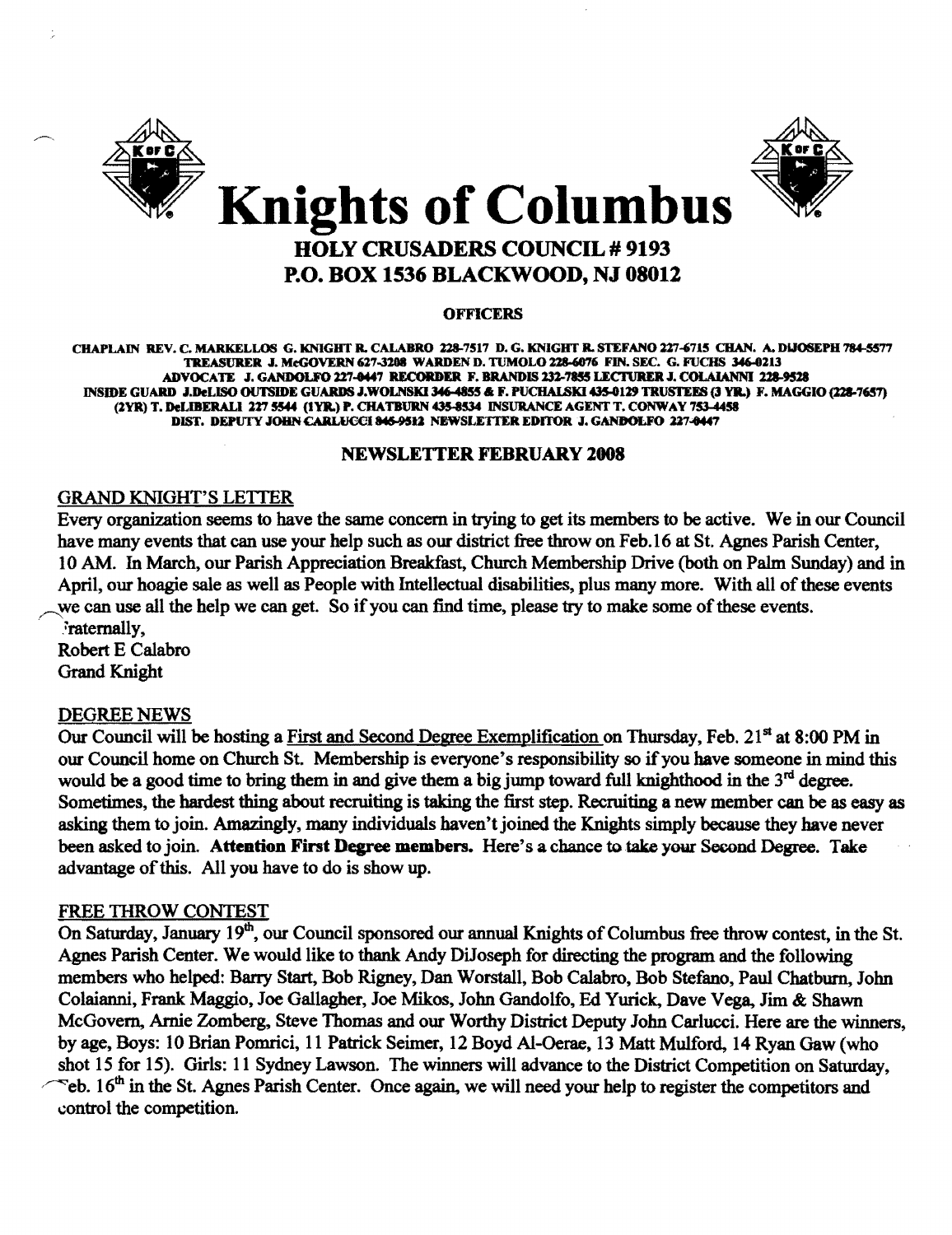# KNIGHT/FAMILY OF THE MONTH

Our knight of the month for February was Andy DiJoseph (free throw contest). Our family of the month for February was John Gandolfo and Family. Congratulations and thank you.

# CHAPLAIN'S CORNER

Man's troubles are the inevitable result of his neglect of the divine and natural law. Man's only solution is found in a spiritual revolution. The spiritual condition of the whole world today has reached such a low point that it poses a greater danger to mankind than do the omens of wouldwide atomic or missile warfare. Spiritual indifference has done to the Church and to mankind for greater damage than all the persecutions of the past two thousand years. The crux of the problem is the souls of those who believe in God and who know the will of God, but refuse to carry it out.

### MALVERN RETREAT

We are very pleased to report that on Jan. 11-13, our annual retreat was well attended. 26 of our members, family members and friends enjoyed this wonderfully, spiritually, uplifting retreat weekend. We can't say enough about this retreat. Keep it in mind for next year.

# SPECIAL BENEFIT

Friends and former classmates of Andy DiJoseph hosted a fund raiser at the Palace in Blackwood on January  $26<sup>th</sup>$ . The funds raised will help with the considerable medical bills associated with Brother Andy's serious illness. They were aware of Andy's involvement with the Knights of Columbus and they asked us to participate. The results were very successful and the benefit was well attended. We thank Dan Riiff, Bob Calabro, and Bob Stefano for their tireless efforts, and all of you that attended and helped in a dozen different ways. Thank you.

# KNIGHTS OF COLUMBUS INSURANCE

The laws and rules of our Order, as well as state (provincial) laws, specifY that the Knights may accept insurance application from members only. As a member, you may apply for insurance on yourself, your wife and your minor children. The Order's Board of Directors has taken action, though, to assure that a widow maintains the right to purchase additional insurance for a limited time. This can be of great benefit and comfort to those we leave behind. The "right to apply" is available only to the windows of insured members. If a member has not availed himself of our highly rated life insurance program, or purchased an annuity of longterm care policy, this benefit is not available to his widow. Know two things. First, I'll assist your widow and children in any way possible if you should-die, both with your Knights-of Columbus insurance and any other life insurance you may have. Second, I'll provide them my best professional advice and service, to assure that they have adequate insurance protection. I have no greater responsibility. Thomas J. Conway, Jr.

FICF, Field Agent

# ANNUAL SURVEY OF FRATERNAL ACTIVITY

In accordance with the requirements of the Supreme Council, our annual Survey of Fraternal Activity was filed. This report is an estimate of the many hours our Council dedicates to our many programs. It is a number in which we can all take pride.

### ANNUAL DUES

Have you paid them? Wonderful. Have you not paid them? Please get on it and take care of this little matter. Thank you. الا المسافر المسافر المستخدم الأسامية.<br>المسافر المسافر المستخدم المستخدم المسافرة

### IN MEMORIAM

Please remember in your prayers Brother Robert Gibboni who passed away in December after a long illness. Sadly, a week later, his wife passed away.

### FOURTH DEGREE NEWS

Recent news report indicate that 25% of our homeless are veterans. The  $4<sup>th</sup>$  degree is teaming up with Veterans Haven to help find clothing, both male and female, along with personal hygiene and bedding items. For more information on how you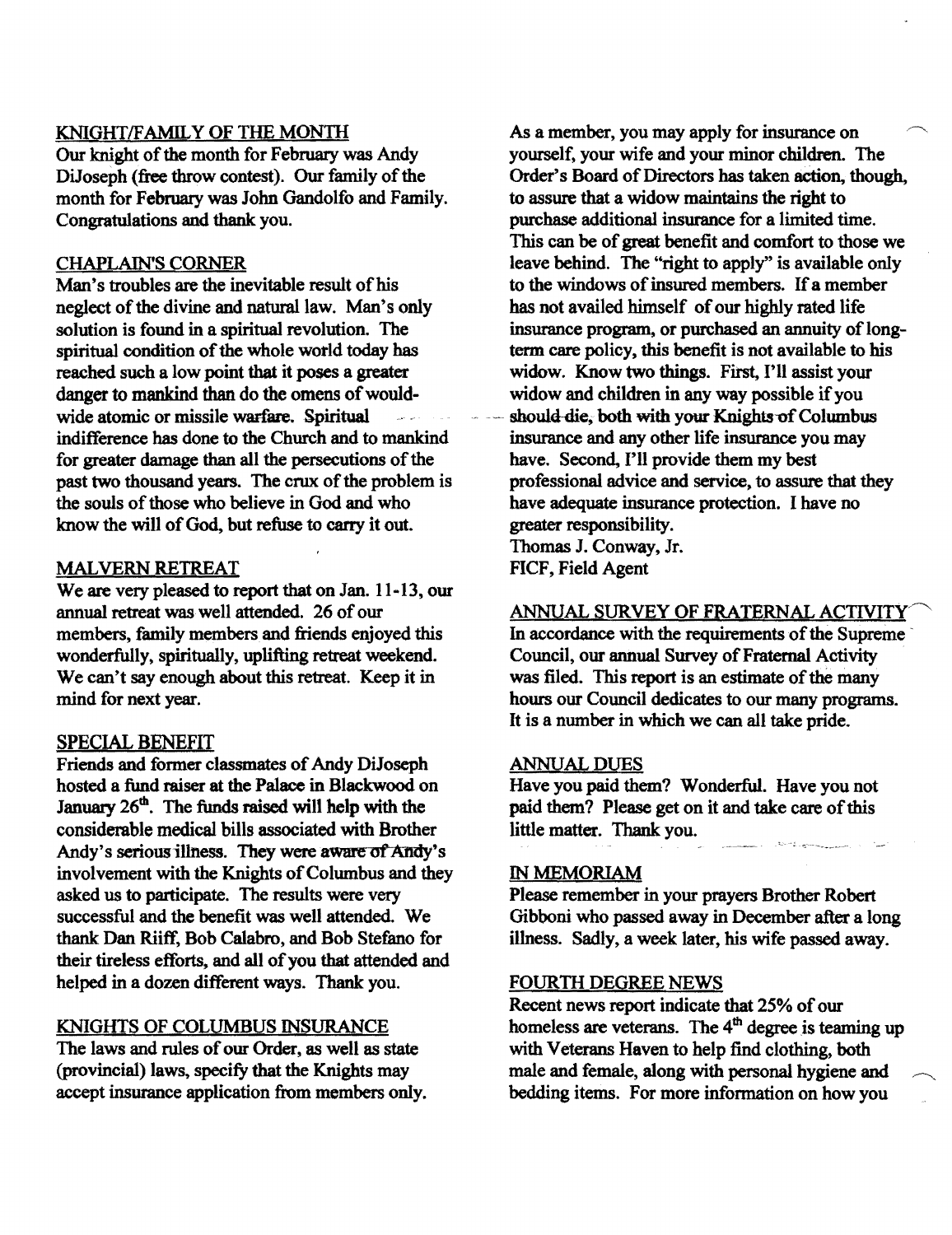----can donate items, please call Barry Start (384-5884). The Bishop Schad Assembly meets on the third Wednesday 8:00 PM, Church Street.

### BLOOD DONOR DRIVE

Unfortunately, the results of our Jan.  $3<sup>rd</sup>$  blood donor drive were disappointing. Some of the contributing factors were the weather and lack of publicity from the Red Cross. What we did have was plenty of help from the membership, starting with the direction of Dan Riiff, with help from Bob Calabro, Bob Stefano, Andy DUoseph, Dave Lusardi and Frank Maggio.

#### EMBLEM OF TIlE ORDER

The emblem incorporates a shield mounted upon a formee cross having the arms narrow at the center and expanding toward the ends. The shield is associated with a medieval knight, and the formee cross is an artistic representation of the cross of Christ. Mounted on the shield are three objects; A faces (a bundle ofrods bound together about an axe with the blade projecting) standing vertically and ~'I'Ossed behind it, an anchor and a dagger or short sword. The faces is from Roman days, carried before magistrates as an emblem of authority. The anchor is the mariner's symbol for Columbus. The short sword is the weapon of the knight when engaged on an errand of mercy.

#### FIRST FRIDAY ADORATIQN

Exposition of the Blessed Sacrament will take place in the St. Agnes Chapel on First Friday, Feb. 1st, following the 9:00 AM Mass, continue until 7:00 PM, and close with Benediction. We are committed to ''watch'' in half-hour shifts throughout the day. There's a sign up sheet in the Chapel to schedule your time. Please try to stop in during the day to spend time with the Lord.

# FEBRUARY BIRTHDAYS AND ANNIVERSARIES

The following Brothers or members of their families will celebrate their birthdays this month: Sal

..versa, Rev. Jeffrey Cesarone, John Colaianni,

Edward D'Andrea, Bill Dunn, Caitlin Gallagher, Al Guarini, Paul Heim, Sr., Bill Higgins, Ron Kentrus, Ron Lawrence, Mike Malatesta, John Muldowney, Jeremiah O'Connell, Mike Poiez, Dan Riiff, Anthony Rutigliano, Gina Sirolli, John Venuti and Paul Woyciechowski. The following members will celebrate their

anniversaries this month: Mr.&Mrs. Paul Chatburn, Mr.&Mrs. Michael Lisanti, Mr.&Mrs. John Gandolfo. CONGRATUALTIONS If we missed someone's birthday or anniversary, please contact John Gandolfo (227-0447).

#### EDITORIAL

It seems hard to believe, but the holy season of Lent is upon us already. February  $6<sup>th</sup>$  is Ash Wednesday and marks the beginning of the Lenten Season. This should be a time for us to prepare and focus on the very foundation of our Faith, that being the passion, death and Resurrection of Jesus. Sometimes we can get so caught up in our active charitable fund raising programs that we can lose sight of the fact that we are, first and foremost, a Catholic organization. Our Churches will be having additional services which will help us to focus and which we should try to attend. Vivat Jesus.

#### IMPORTANT DATES

- Feb. 1First Friday (81. Agnes Chapel)
- Feb. 6 Ash Wednesday (Lent Begins)
- Feb. 7 Officers Meeting (8 PM Church St.)
- Feb. 14 Council Meeting (8 PM Church St)
- Feb. 16 District Free Throw Competition (1OAM Parish Center)
- Feb. 21 First & Second Degree (8 PM Church St.)
- Feb. 28 Council Meeting (8 PM Church St.)
- Mar. 6 Officers Meeting (8 PM Church St.)
- Mar. 7 First Friday (St. Agnes Chapel)
- Mar. 13 Council Meeting (8 PM Church St.)
- Mar. 16 Appreciation Breakfast (Parish Center)
- Mar. 16 Church Membership Drive (After All Masses, both Churches)
- Mar. 23 Easter Sunday
- Mar. 27 Council Meeting (8 PM Church St.)
- Mar. 29 Founder's Day (1882)